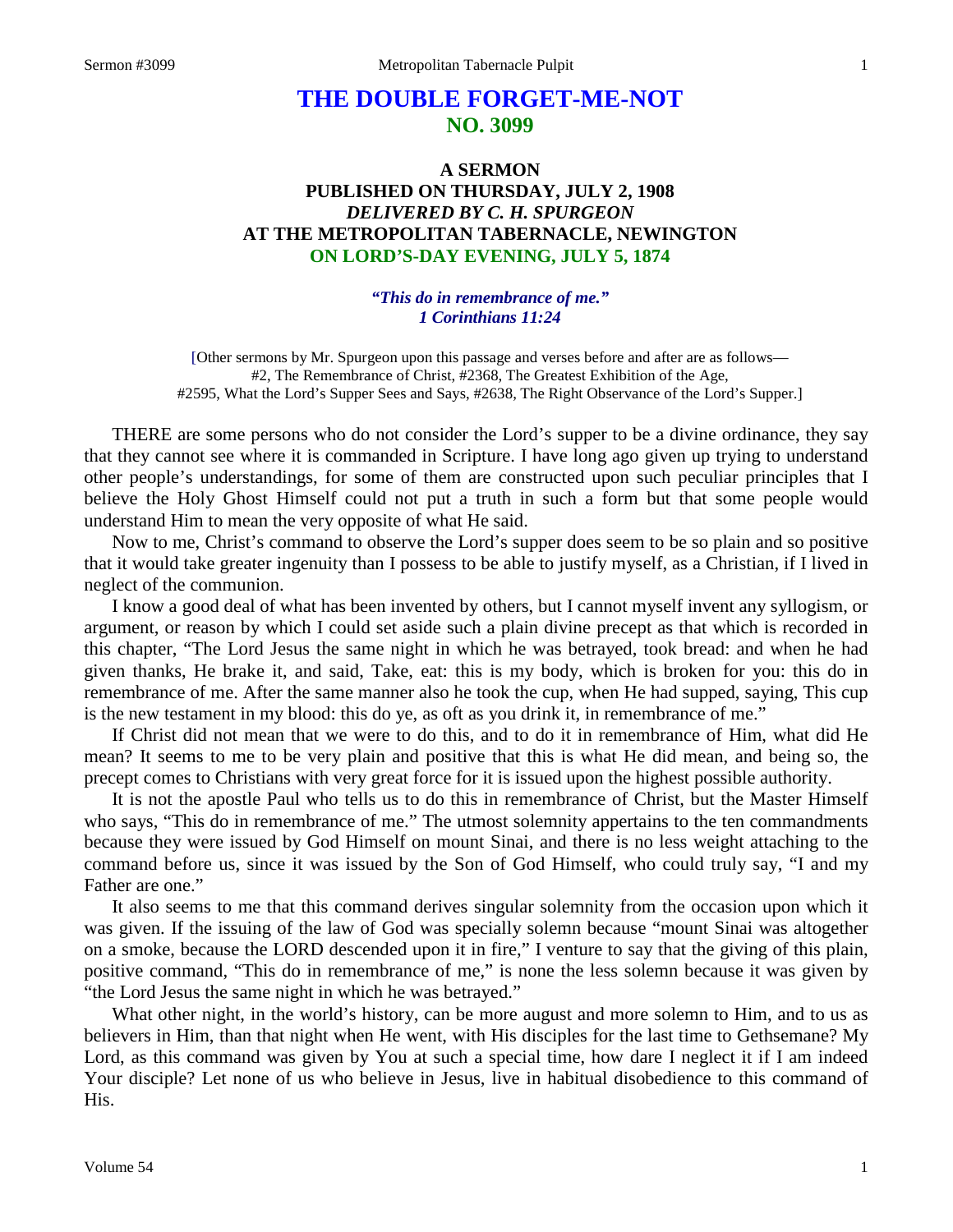Let me make just one other introductory observation, namely, that this commandment was evidently not issued for one occasion only, for it is quoted by the apostle Paul in writing to the Corinthians, and he adds these significant words, "For as often as ye eat this bread, and drink this cup, you do shew the Lord's death till He come." The command therefore remains in force until the second advent, and until Christ Himself shall again appear upon this earth, these memorials of His passion are to be constantly before us.

**I.** I am going to remind you, first, of THE NEED OF SUCH COMMEMORATION OF CHRIST, "This do in remembrance of me."

The need exists, first, *because of our forgetful memories.* Memory, in common with every other faculty, has been injured by the fall. It is more retentive of that which is evil than of that which is good, and as you all know, far more easily recollects injuries than benefits. But it certainly does show the deep depravity of the human heart that we should ever be likely to forget our Lord. Have we not often sung—

### *"Gethsemane, can I forget?"*

Yet we have practically forgotten Gethsemane, and have omitted to act towards our Lord as we should have acted had Gethsemane been perpetually painted on our memories. Yes, we are apt to forget our truest Friend, our best Beloved—Jesus, in whom our souls delight. We do forget Him, and it ought to humble us when we remember that Christ knew what forgetful lovers we would be, and therefore gave us this love-token, this double forget-me-not.

Did there not also exist a need for this command in the fact of *our childish condition?* We are not, my dear brethren and sisters in Christ, what we shall yet be. We are, to a great extent, still nonage. We are children of God, and heirs of the kingdom, but at present we are under tutors and governors.

Now in a child's book there should be pictures. We are not altogether little children, we have grown somewhat, and some Christians think we have grown so big that we do not need pictures, but Jesus knew that we should be, in many respects, little children or big children, so He has put two pictures in the Book which He has given to us because He would have us remember that we are not men yet, we have not yet come to our full estate. The two pictures are believers' baptism and the Lord's supper. Because I am a child, therefore must I have emblems and tokens still, for these are more powerful to my mind than mere words would be.

No doubt also, the two ordinances were left, and especially this one, *because we are yet in the body.*  We are still linked with materialism, we are not yet purely spiritual, and it is no use for us to pretend that we are. Some good people sit still till they are moved, which would be an admirable form of worship if we had not any bodies, but as long as we have bodies, there must be some kind of linking of the spiritual with the material, let the links be as few as they may.

Christ has made two, they are enough, but they are none too many, for let it be remembered that there is a time coming when the material itself is to be lifted up, and re-united with the spiritual. "The creature itself also shall be delivered from the bondage of corruption into the glorious liberty of the children of God."

And as if to teach us not to despise the material, not to consider everything that can be touched and seen as therefore foul and beneath the consideration of spiritual minds, our Lord has given us water in which we can wash, and bread and wine, the products of the earth, that being yet earthy, we may anticipate the time when the earth shall shake off the slough which came upon her at the fall, and as a new earth, with her new heaven of pure blue over her, shall become a holy temple of the living God.

I have often grieved over the fact that these two ordinances, baptism and the Lord's supper, have become nests in which the foul bird of superstition has laid her eggs, but the Lord foresaw that when He instituted them, yet I have often rejoiced, notwithstanding this drawback, that we are able, through these material symbols, to get nearer to Him whose body was material, and is material, whose blood was real blood, who was born into this world of a virgin of real flesh and blood, and was often weary, and was in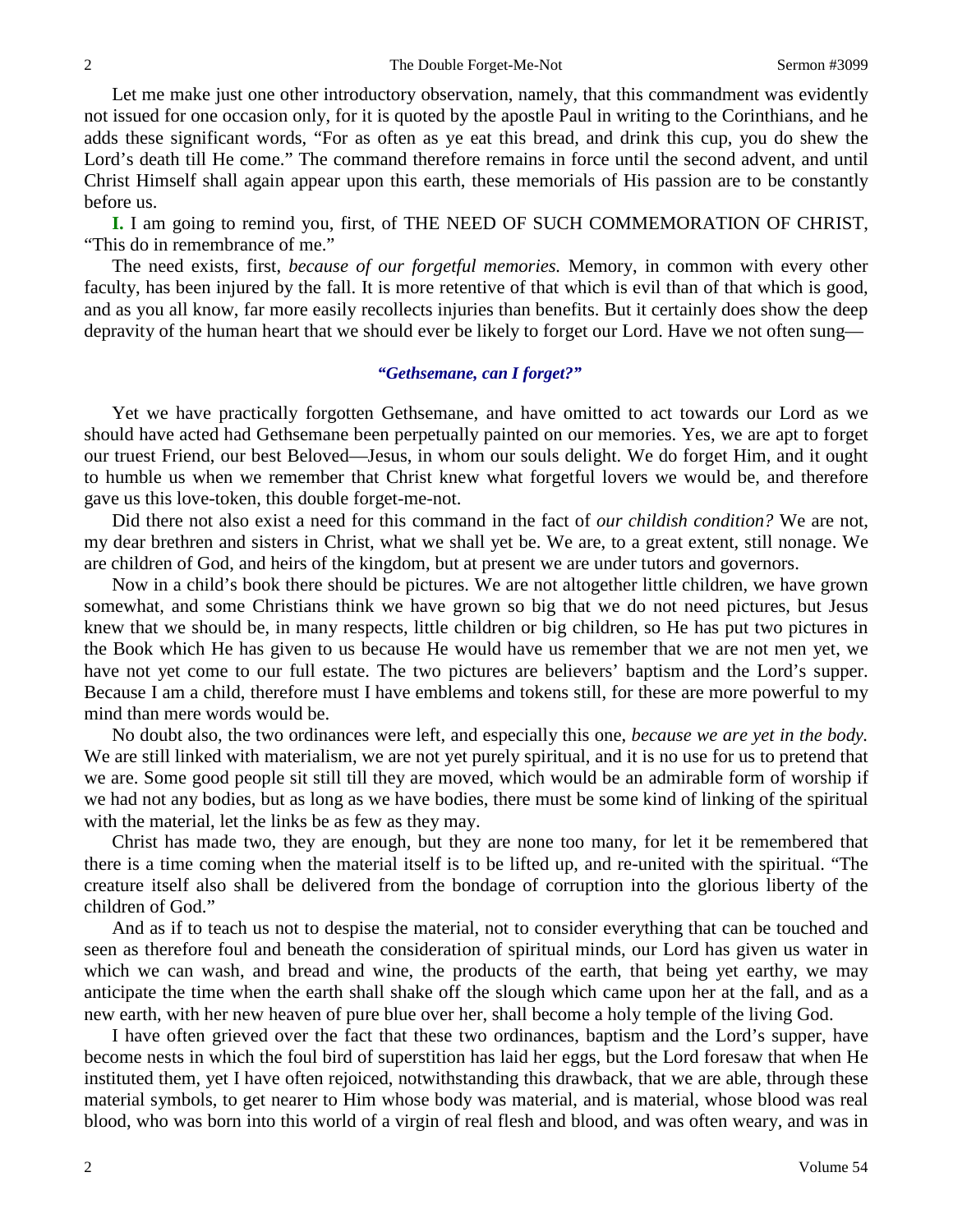#### Sermon #3099 The Double Forget-Me-Not 3

fact, a man such as we are, a real man, who once on Calvary died—no phantom, no myth, no dream of history, but One who could have gripped my hand, as I, my brother or sister, can grip yours, and One who felt the nails that went through His hands as you and I would feel it if nails were driven through our hands. Therefore it is that we come to no shallow feast, but to a real one of bread and wine to make us feel that it was a real Christ who died for us, and that this poor body, which is so real to us, is yet after all, to be cleansed and purified by that great sacrifice of His upon the cross of Calvary.

I hope I shall not be thought uncharitable if I suggest that the Lord's supper was given to us *for other reasons.* Some have said, "We do not need this memorial, for we can think of Christ through hearing about Him from ministers in the pulpit." Yes, you can hear the ministers, but what can you hear from some of them? In many and many a case, you will hear what will do you little good, for the one thing that is absent from many a ministry, nowadays, is the clear proclamation of the great central truth of the substitutionary sacrifice of Jesus Christ.

Earthly ministries are not to be relied upon, for almost all of them by degrees fall back from the faithfulness, and seriousness, and earnestness with which they commenced. There is scarcely an instance in history in which human ministries have fully preserved their pristine purity, yet wherever Christians have been able to meet together to observe this ordinance as a memorial of Christ's death, they have always kept up a living testimony to Christ's death. If ministries were silenced, or if ministers had lost their zeal, there was always this memorial ministry, the breaking of bread and the pouring out of wine in remembrance of Christ.

Somebody probably says, "But surely, the church would always keep Christ in memory." Alas, alas! that which ought to be the very glory of the earth—organized Christianity—has full often become one of the main agents of evil in the earth, and therefore I bless God for an ordinance which is not a church ordinance, or a minister's ordinance.

I hope none of you are under the impression that, at the close of the present service, I am going *to administer the Lord's supper.* God forbid that I should ever venture to do such a thing as that! No, it is you, or we, who come to the Lord's table, to break bread, and to drink of the cup, and we come together, not as a church holding certain views, but we come simply as Christians to "do this in remembrance" of the Savior who died for us.

You may break bread wherever you will, wherever two or three Christians can meet together, and if you truly love your Lord, the oftener you do this, the better. "This do ye, as oft as you drink it," is no command addressed to an ecclesiastical organization concerning an ordinance to be administered by men who have the impertinence or impudence to call themselves priests, but a command to all Christians everywhere, on any day of the week, and in any place—beneath the blue sky of heaven, or in a barn, or in a tavern if they happen to be tarrying there—to break a piece of bread in memory of their Lord's broken body, and to drink of the cup in mutual loving memory of His precious blood poured out for them.

And mark you, if it should ever come to this, that ministries should fail—I mean, what we usually consider to be ordained earthly ministries, and if churches should fail, there will still be found faithful followers of Christ—hunted and harried, it may be, to the very ends of the earth, and they will break the bread and drink the wine in remembrance of Christ, and so, till the trumpet sounds to announce His return, it shall be remembered that Jesus was incarnate, and that Jesus died, and that through Him we have access to the Father.

Thus have I tried to show you why a commemoration feast was needed, but I do not pretend to know all the reasons for its institution, nor a tithe of them. Jesus said, "This do ye in remembrance of me," and that is all the reason that any truly obedient child of God will ever want.

**II.** Now secondly, let me try to show you THE SUITABILITY OF THIS COMMEMORATION FOR THE PURPOSE INTENDED.

Dear brethren and sisters in Christ, *this ordinance is in itself a very suitable commemoration of the death of Christ.* A crucifix might have been suggested as a means of keeping the death of Christ before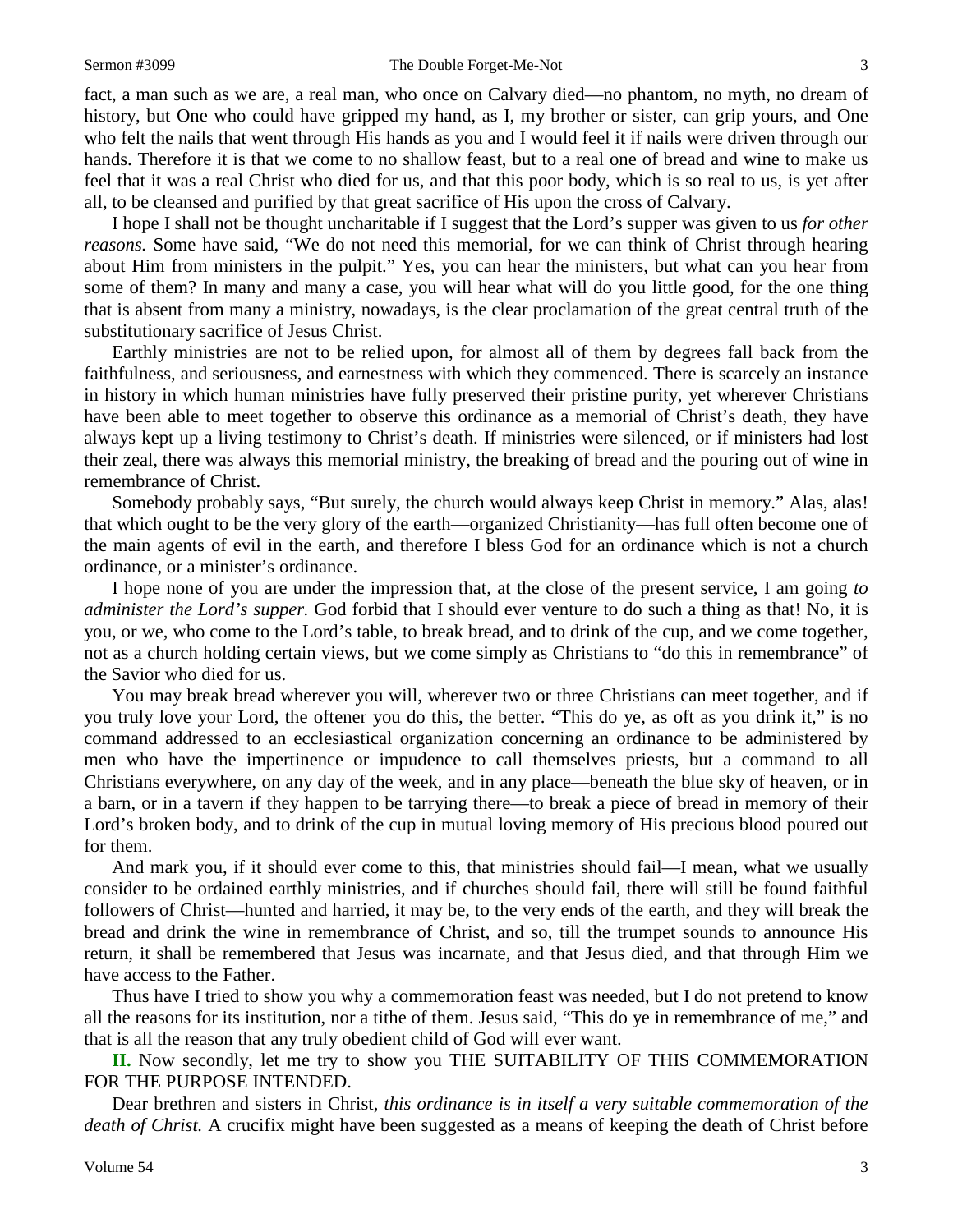us, but I need not remind you how that has become the very emblem of idolatry. I do not know of any memorial of Christ that could have been so suggestive and so admirable as the one which Christ has ordained. In itself it is admirable, for here is bread, the very staff of life—a fit token of that flesh of Christ which is, spiritually, "meat indeed." The fact of His incarnation is most nourishing food to our hearts. We believe in Him as God, veiled in human flesh, and that great truth, that wondrous fact, is as much food for our souls as bread is for our bodies.

Further, in this memorial we have the bread broken, indicating Christ's sufferings and the breaking that He endured on our behalf. The bread is in itself a most appropriate memorial of suffering. Was it not wheat that was sown in a furrow in the field and there buried? Did it not spring up to be bitten by frosts, to be blown about by rough winds, to suffer all the exigencies of climate, to be drenched by the rain and scorched by the sun, to be cut down by the sharp sickle, to be threshed, to be ground, to be kneaded, to be put into the oven, to be passed through I know not how many processes, any one of which might be a sufficient type of suffering?

The suffering body of the incarnate God is the spiritual food for our souls, but we must partake of it if it is to nourish us, and this emblematic bread must not only be broken, but eaten—a significant type of our receiving Jesus by faith, and depending upon Him, taking Him to be the nutriment of our new spiritual life. What can be more instructive than all this?

Then there is the wine, "the fruit of the vine." There are two tokens, you see, because the two represent death, the blood in the body is life, the blood out of the body is death, so the two emblems are separate, the wine in the cup and the bread yonder—these together indicate death. Water was not used, for water had been applied, in another way, in the other ordinance of believers' baptism, and water would have been a pale, faint memorial of Him whose rich living blood could far better be set forth by the blood of the grape, trodden under foot of man, and made to flow forth from the winepress.

The wine is an admirable token of the blood of the atoning sacrifice. Men need drink as well as food, hence both are put upon the communion table to show a whole Christ as the true food of the soul. You have not to go to Christ for spiritual food, and to go somewhere else for spiritual drink, but all you need you can find in Jesus, and find it in Jesus crucified, in Jesus sacrificed, and put to death in your room, and place, and stead. Surely the emblems themselves are most significant and suitable reminders of Christ's death.

And the whole ordinance is a most suitable memorial of Christ's death *because the Lord's supper can be celebrated anywhere.* There is no clime where we cannot have bread and wine, there are no persons so poor that, among them, they cannot furnish the table with these simple emblems. It may be decorous to have a silver cup and plate, but it certainly is not necessary, any cup and plate will do. They talk of the "chalice" and "paten'" in the strange ecclesiastical jargon that so-called "priests" use, but I say "cup" and "plate." They may be of any material, and the table of any sort. A cloth of "fair white linen" is decorous, but not needful. Let there be but a table and bread and wine, and there is all that is required, and if half a dozen godly peasants, women in homespun and men in smock frocks, are gathered together in a cave, or under a wide-spreading beech, they can show forth Christ's death "till he come."

But as for that man-millinery show over yonder, and that "altar" of theirs, and that bell and the people bowing down to worship Jack-in-the-box—for I will give it no better name—all that is sheer idolatry. It is no memorial of Christ, it may be a memorial of the devil, and of the way in which he turns Christianity into Popery, and puts Christ off the throne, and sets up a man who calls himself infallible. But wherever the bread is broken and the wine is poured out by true believers in memory of Christ, there His command is obeyed.

The Lord's supper is also a suitable memorial *because it can be frequently celebrated.* You may break this bread and drink of this cup as often as you please. A costly rite could only be performed now and then, but this ordinance can be observed in the morning and in the evening, and every day of the week if you will, and very little expense will need to be incurred. To the end of this dispensation, there will be enough bread and wine, and sufficient gracious men and women to come to the table of their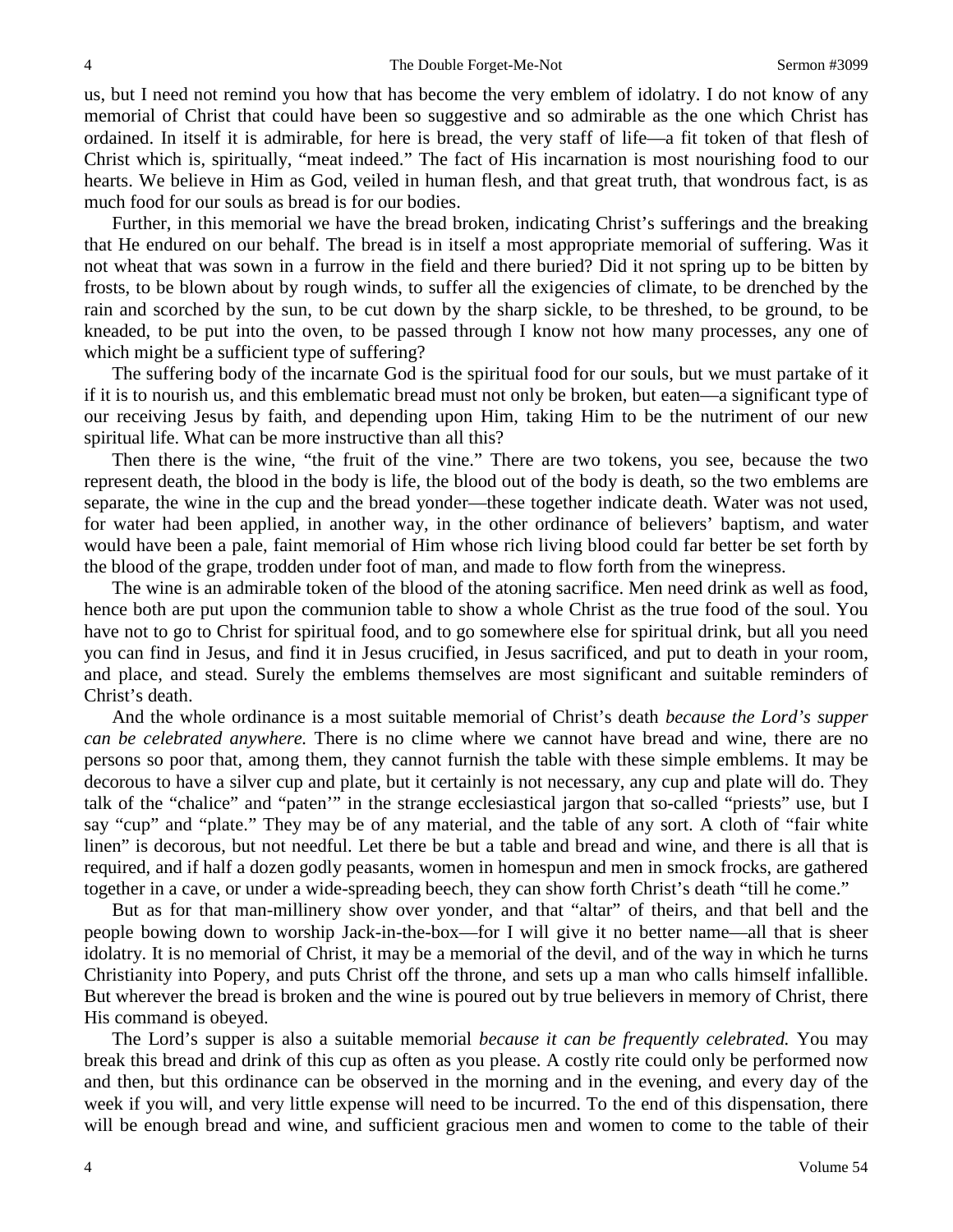Lord, and thus to keep up the recollection that Jesus Christ, the Son of God, and the Son of Mary, died on Calvary's cross, "the just for the unjust, that he might bring us to God." I devoutly thank my Lord and Master for giving me so cheap, so easy, so unostentatious, and withal so significant and symbolic a memorial of the death He died for me and for all His people.

**III.** Now thirdly, and very briefly, let me speak of THE PERSONS TO WHOM THIS CELEBRATION WAS ENTRUSTED. Who are they who are to "do this in remembrance" of Christ?

Well first, if you look at the connection of our text, you will find that they are *persons who discern the Lord's body,* that is to say, the persons who rightly come to this table understand that this bread and this wine are types or emblems of Christ's broken body and shed blood, and they are also persons who have the spiritual perception to discern that the Christ incarnate, the Christ who died upon the cross is very precious to them. I trust there will be many who will come to this table, each one of whom will be able to say, "Ah, I know what a precious Christ He is! He is my joy, my hope, my delight, my all in all." Come and welcome, all of you who can thus discern the Lord's body.

I know that you can do so, by the joy which this communion gives you, by the sweetness which it leaves upon your spiritual palate when you feed upon it. You may certainly come, for you have the spiritual life which possesses the spiritual senses by which you discern the Lord's body, yes, you may come, nay, more, you *must* come, for your Lord and Master said, "This do in remembrance of me."

In the preceding chapter to that from which our text is taken, we are told that *those should come who have fellowship with Christ in so doing,* "The cup of blessing which we bless, is it not the communion of the blood of Christ? The bread which we break, is it not the communion of the body of Christ....Behold Israel after the flesh: are not they which eat of the sacrifices partakers of the altar....But I say, that the things which the Gentiles sacrifice, they sacrifice to devils, and not to God: and I would not that ye should have fellowship with devils. Ye cannot drink the cup of the Lord, and the cup of devils: ye cannot be partakers of the Lord's table, and of the table of devils."

So it seems to me that as the Jew, who ate of the sacrifices, had at any rate, a nominal fellowship with the God of the altar, and as the heathen, who drank of the cup of devils, thereby had communion with devils, so none may come to the Lord's table but those who are prepared to avow that they are in fellowship with the Lord.

Is God your God? Is Christ your Savior? Do you avow yourself to be a disciple of Jesus and the child of God? If so, come and welcome to this table, but if not, stand back, for you have no right to come here. If you do, you will bring upon yourself a curse, and not a blessing.

But as for all of you who are trusting in the blood of Jesus, all of you to whom Christ is all your salvation and all your desire, all of you who call JEHOVAH your Father through faith in Jesus, all of you who are reconciled to God by the death of His Son, come to this table and have fellowship with the God of heaven and earth, the God and Father of our Lord and Savior Jesus Christ, but let no one else come.

I am always sorry when persons are urged to come to the communion table as though they would receive some benefit from it although they were not converted, for there can, by no possibility, be any benefit to any who come to the Lord's table unless they are believers in Jesus. God might bless the ordinance to their conversion, but in the nature of things it is highly improbable, for they would be acting in direct disobedience to His command. They have no right there, and they will be far more likely to be blessed if they humbly stay away until they have believed in Jesus, and then they will have the right to come, the right given by His love.

**IV.** Now lastly, LET US CARRY OUT THE DESIGN OF THIS ORDINANCE.

The Lord's supper is intended to remind us of Jesus. I am not going to preach now, I want you who can to carry out the text, "This do in remembrance of me." Many of you are coming to the table, *remember your Lord and Savior now.* Remember who He is and who He was. Remember Him, let Him stand before your mind's eye now as the "Man of sorrows and acquainted with grief." I do not appeal to your imagination, I appeal to your memory. You know—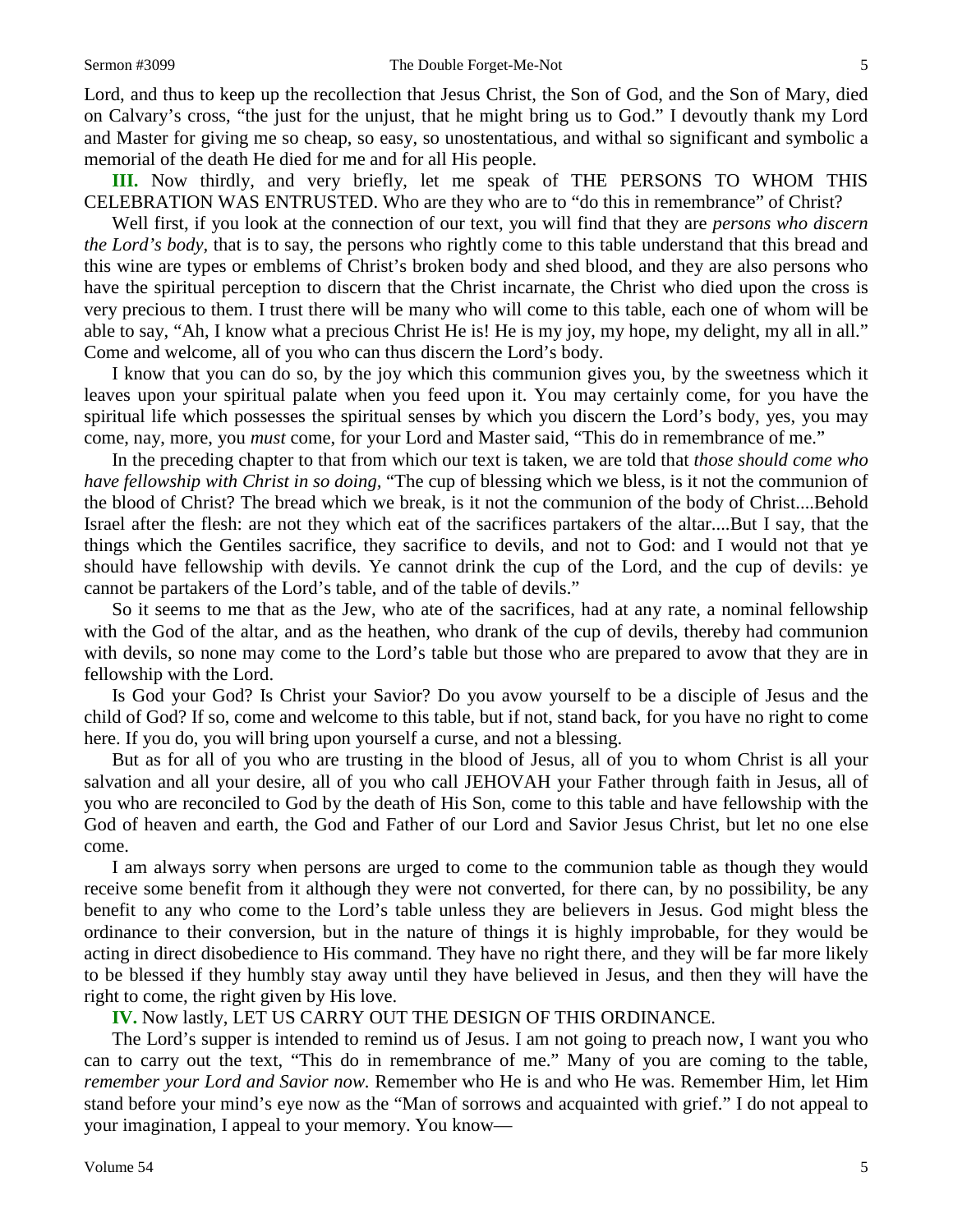### *"The old, old story, Of Jesus and His love."*

Recall it now. Remember that He died, for that is what you are specially bidden to remember here. I have met with one, who was, I hope, a Christian, who said to me, "My confidence is in a glorified Savior," but I could not help saying to him, "My confidence is in a crucified Savior." Christ crucified is the foundation of all our hopes, for Christ could not have risen from the dead if He had not first died. Of what avail would His plea be if He had not His blood to offer?

Do not be led astray even by ideas about the second advent if they depreciate the death of Christ. Rejoice in Christ's second coming, and look and long for it, but remember that the basis of our hope lies in Christ crucified. "We preach Christ crucified," and as we have preached so have ye believed, so let none turn you away from your confidence in Christ Jesus suffering in the sinner's stead, and—

### *"Bearing, that we might never bear, His Father's righteous ire."*

"Look unto me, and be ye saved, all the ends of the earth," is a call from Christ upon the cross. Remember that all your hope hangs upon Him who hung upon the cross and died there. Remember that when He died, you died in Him, for "if one died for all, then were all dead," and now you must "reckon yourselves to be dead indeed unto sin, but alive unto God through Jesus Christ." Remember Him, I pray you, till your hearts grow warm, and your love burns within you. Remember Him till you resolve to serve Him, till you go from this table determined to die for Him if needs be.

Remember Him till you also remember all His people, for it is not to one that He says, "This do thou," but "This do in remembrance of me," is said to all His people, and it needs at least a little company to do this. Remember Him till all the church militant, and the church triumphant too, seem gathered around your heart, and you commune with the whole church of Christ in heaven and on earth.

Remember Jesus till you feel that He is with you, till His joy gets into your soul, and your joy is full. Remember Him till you begin to forget yourself, and forget your temptations, and your cares. Remember Him till you begin to think of the time when He will remember you, and come in His glory for you. Remember Him till you begin to be like Him, gaze upon Him till, when you go down from this mount into the wicked world again, your face will glow with the glory of having seen your Lord.

I long to get to this table again, though I have not been away from it any Sabbath for many a long day, for it has been my constant habit, wherever I have been, to get a few Christian friends together to break bread in remembrance of Christ. When I am with you, you know that I would never be absent on the first day of the week, from my Master's table unless there was something that absolutely prevented it, and I trust you may come with as keen an appetite as I have now, and then you shall lack no stores for this feast, and may the Lord feed us with Himself to the full!

How sorry I am that there are many here who must not come to this table, for they have never trusted in Christ! If it seems nothing to you now not to love and trust the Lord Jesus Christ, remember that if you die in that state, a day will come when it will seem to you to have been the most horrible thing that ever happened that you should have lived and died without love to Him, and trust in Him. God save you! Believe in Jesus now, and you shall be saved now. Cast yourselves upon Him and He will not cast you away. So may He bless you, for His dear name's sake! Amen and amen.

### **EXPOSITION BY C. H. SPURGEON**

### *MARK 15:1-41, LUKE 8:1-3*

Let us read again what we have often read before, that saddest of all stories which, nevertheless, is the fountain of the highest gladness—the story of our Savior's death, as recorded by Mark.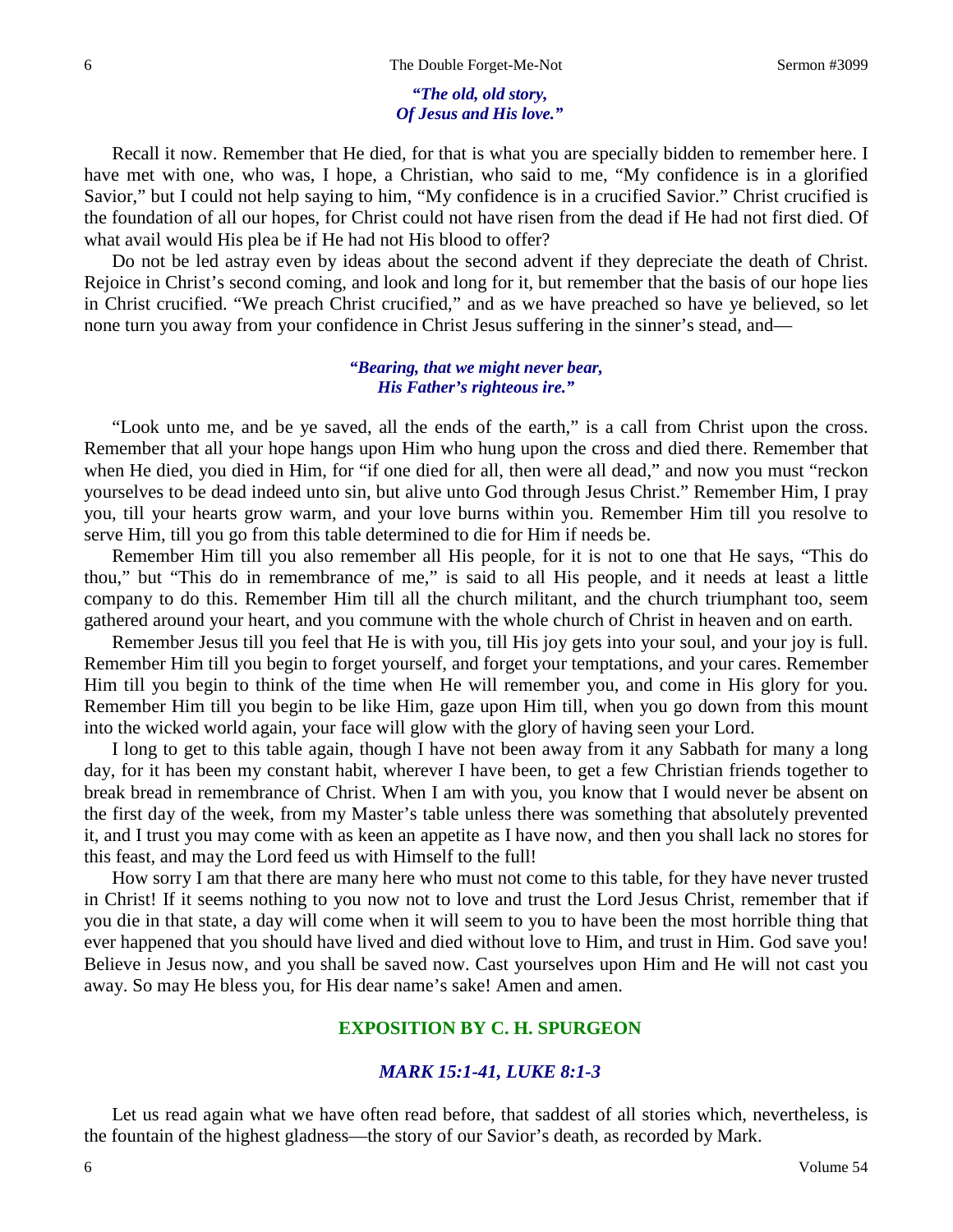**Mark Chapter 15. Verse1.** *And straightway in the morning the chief priests held a consultation with the elders and scribes and the whole council, and bound Jesus, and carried him away, and delivered him to Pilate.*

"The whole council" could be there, so early in the morning, for such an evil purpose. Wicked men are very diligent in carrying out their sinful schemes, so, when Christ was to be murdered, His enemies were there, as Luke tells us, "as soon as it was day." How much more diligent ought the followers of Christ to be to give Him their devoted service! It is a good thing to begin the day with united prayer and holy converse with His people. Let these wicked men, who were so early in the morning seeking to secure the death of Christ, make us ashamed that we are not more diligent in His blessed service.

**2-3.** *And Pilate asked him, Art thou the King of the Jews? And he answering said unto him, Thou sayest it. And the chief priest accused him of many things: but he answered nothing.*

Silence was the best answer, the most eloquent reply, that He could give to each accusers, they deserved no other answer. Moreover, by His silence, He was fulfilling the prophecy, "As a sheep before her shearers is dumb, so he openeth not his mouth."

**4-5.** *And Pilate asked him again, saying, Answerest thou nothing? behold how many things they witness against thee. But Jesus yet answered nothing; so that Pilate marvelled.*

You will often find that your highest wisdom, when you are slandered, will lie in the imitation of your Lord and Master. Live a blameless life and it shall be the best reply to the false charges of the wicked.

**6-10.** *Now at that feast he released unto them one prisoner, whomsoever they desired. And there was one named Barabbas, which lay bound with them that had made insurrection with him, who had committed murder in the insurrection. And the multitude crying aloud began to desire him to do as he had ever done unto them. But Pilate answered them, saying, Will ye that I release unto you the King of the Jews? For he knew that the chief priests had delivered him for envy.*

And he therefore hoped that the people, who were not moved by the same envy, would have chosen to have Jesus set at liberty.

**11-13.** *But the chief priests moved the people, that he should rather release Barabbas unto them. And Pilate answered and said again unto them, What will ye then that I shall do unto him whom ye call the King of the Jews? And they cried out again, Crucify him.*

This was the very best reply to the charge of high treason, for if Jesus had really set Himself up as a king in the place of Caesar, the people, when they were thus publicly appealed to, would not have cried out, "Crucify him." If there had been any truth in the allegation that He was the ringleader of a sedition, the Jews would not have said again and again, "Crucify him." Thus Christ gave Pilate a much more effectual answer than if He had Himself spoken.

**14-16.** *Then Pilate said unto them, Why, what evil hath he done? And they cried out the more exceedingly, Crucify him. And so Pilate, willing to content the people, released Barabbas unto them, and delivered Jesus, when he had scourged him, to be crucified. And the soldiers led him away into the hall, called Praetorium;*

The hall of the Praetorian guard;—

**16-17.** *And they call together the whole band. And they clothed him with purple,—*

The uniform of the Roman soldiers was purple, as if to indicate that they belonged to an imperial master, so when these soldiers, in mockery, put on our Lord the old cloak of one of their comrades, it sufficed to clothe Him with the royal purple to which, as King, He was fully entitled.

**17-19.** *And platted a crown of thorns, and put it about his head, and began to salute him, Hail, King of the Jews! And they smote him on the head with a reed, and did spit upon him, and bowing their knees worshipped him.*

All this homage was paid to Him in mockery, yet what stern reality there was in that mockery! That band of soldiers really preached to Christ such homage as a wicked world could give Him.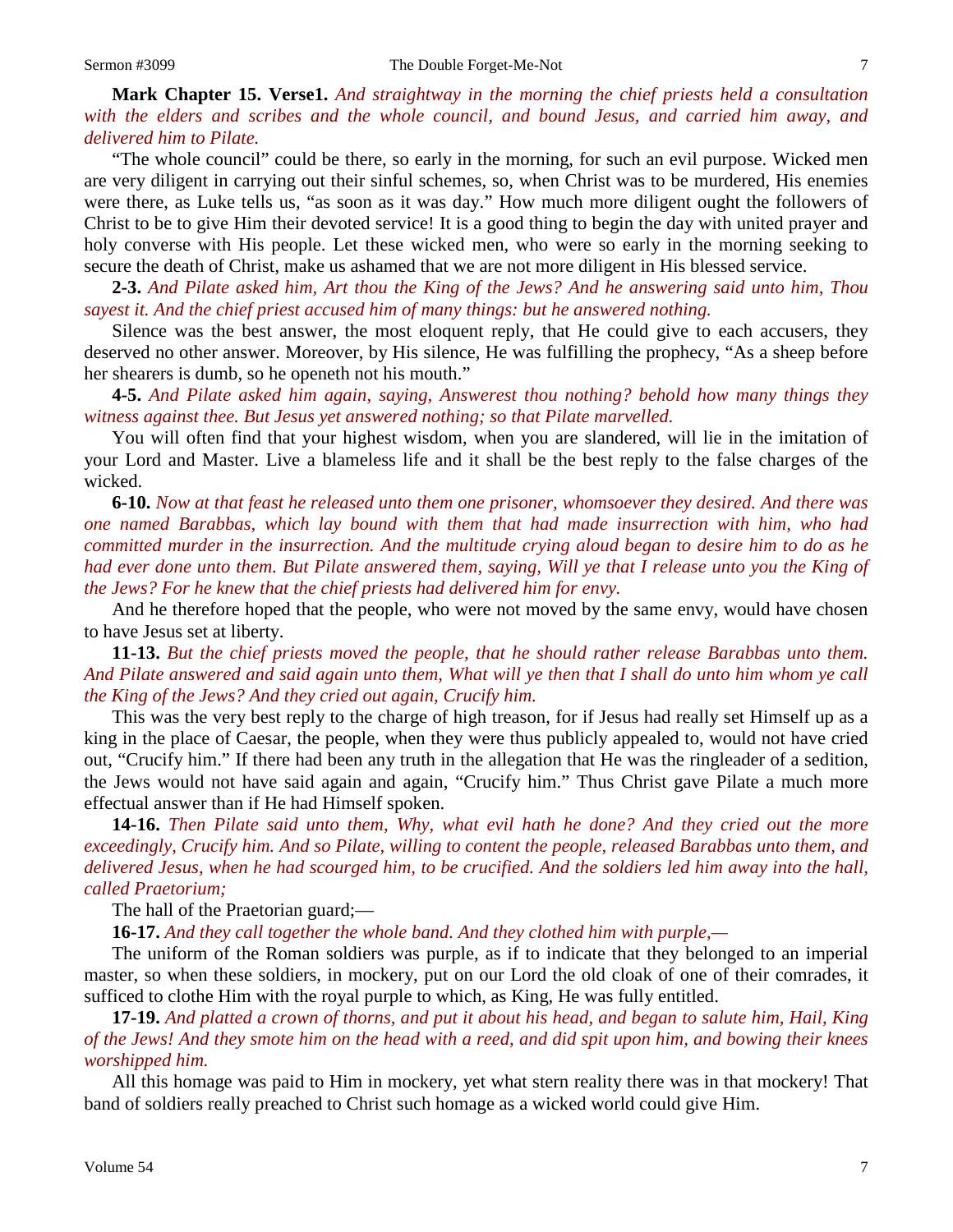# **20.** *And when they had mocked him, they took off the purple from him, and put his own clothes on him, and led him out to crucify him.*

They "led him out to crucify him." It seems as if Christ had to lean upon those who led Him, the word almost signifies as much as that, at least, it might be the word employed concerning anyone leading a child or a sick man who needed support, for the Savior's weakness must have been very apparent by that time. After the agony and bloody sweat in Gethsemane, and the night and morning trials, and scourging, and mockery, and the awful strain upon His mind and heart in being made a sacrifice for sin, it was no wonder that He was weak.

Besides, He was not like the rough, brutal criminals that are often condemned to die for their crimes, He was a man of gentle mold and more delicate sensibilities than they were, and He suffered much more than any ordinary man would have done in similar circumstances.

**21.** *And they compel one Simon a Cyrenian, who passed by, coming out of the country, the father of Alexander and Rufus, to bear his cross.*

Christ could not bear it Himself, the soldiers saw that He was faint and weary, so they laid the cross, or at least one end of it, on Simon's shoulders [See sermon #1853, Up from the Country and Pressed into Service].

## **22.** *And they bring him—*

Here the word almost implies that they lifted Him, and carried Him, for His faintness had increased. They "led him out to crucify him," but now they bear him—

**22.** *Unto the place Golgotha, which is, being interpreted, The place of a skull.*

We sometimes speak of it as *mount* Calvary, but it was not so, it was a little rising ground, the common place of execution, the Tyburn or Old Bailey of Jerusalem.

**23.** *And they gave him to drink wine mingled with myrrh: but he received it not.*

He did not wish to have His sufferings abated, but to bear them to the bitter end. Christ forbids not that pain should be alleviated in the case of others, wherever that is possible, but in His own case, it was not fit that it should be so relieved, since He was to bear the full brunt of the storm of vengeance that was due on account of sin.

**24.** *And when they had crucified him, they parted his garments, casting lots upon them, what every man should take.* 

Christ's garments must go to His executioners in order to carry out the full shame associated with His death as well as to fulfill the prophecy, "They parted my garments among them, and cast lots upon my vesture."

**25-27.** *And it was the third hour, and they crucified him. And the superscription of his accusation was written over, THE KING OF THE JEWS. And with him they crucify two thieves; the one on his right hand, and the other on his left.*

As if, in carrying out that ordinary etiquette which gives the central place to the chief criminal, they gave to Christ the place of greatest contempt and scorn.

**28.** *And the scripture was fulfilled, which saith, And he was numbered with the transgressors.*

You could not count the "transgressors" on those crosses without counting him, there were three, and the One in the middle could not be passed by as you counted the others.

**29-32.** *And they that passed by railed at him, wagging their heads, and saying, Ah, thou that destroyest the temple, and buildest it in three days, save thyself, and come down from the cross. Likewise also the chief priests mocking said among themselves with the scribes, he saved others; himself he cannot save. Let Christ the King of Israel descend now from the cross, that we may see and believe.*

*That is the world's way,* "that we may see and believe." But Christ's way is, "Believe and thou shalt see." Christ off the cross is admired by worldlings, but Christ on the cross is our hope and stay, especially as we know that this same Christ is now on the throne waiting for the time when He shall return to claim as His own all who have trusted in the Crucified.

**32.** *And they that were crucified with him reviled him.*

Out of their black hearts and mouths came words of obloquy and scorn even then.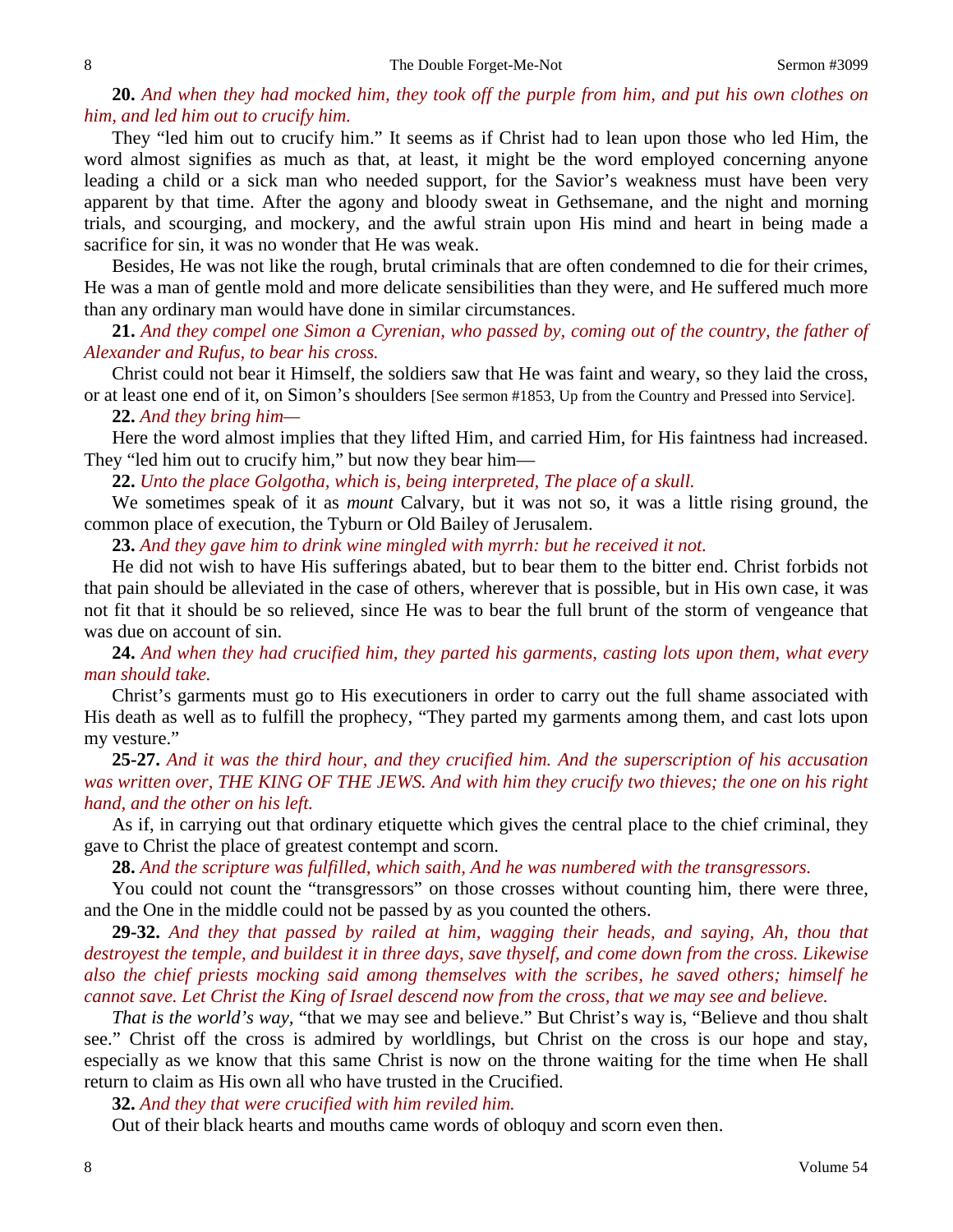**33.** *And when the sixth hour was come,—*

When the sun had reached the zenith, at high noon,—

**33-41.** *There was darkness over the whole land until the ninth hour. And at the ninth hour Jesus cried with a loud voice, saying, Eloi, Eloi, lama sabachthani? which is, being interpreted, My God, my God, why hast thou forsaken me? And some of them that stood by, when they heard it, said, Behold, he calleth Elias. And one ran and filled a sponge full of vinegar, and put it on a reed, and gave him to drink, saying, Let alone; let us see whether Elias will come to take him down. And Jesus cried with a loud voice, and gave up the ghost. And the veil of the temple was rent in twain from the top to the bottom.* 

*And when the centurion, which stood over against him, saw that he so cried out, and gave up the ghost, he said, Truly this man was the Son of God. There were also women looking on afar off: among whom was Mary Magdalene, and Mary the mother of James the less and of Joses, and Salome; (who also, when he was in Galilee, followed him, and ministered unto him;) and many other women which came up with him unto Jerusalem.*

We can read further about these gracious women if we turn to Luke eight.

**Luke Chapter 8. Verses1-3.** *And it came to pass afterward, that he went throughout every city and village, preaching and shewing the glad tidings of the kingdom of God: and the twelve were with him. And certain women, which had been healed of evil spirits and infirmities, Mary called Magdalene, out of whom went seven devils, and Joanna the wife of Chuza, Herod's steward, and Susanna, and many others, which ministered unto him of their substance.*

The previous chapter tells how the woman in Simon's house manifested her love to the Savior. She showed her love in one way, and in a very special way, but there were others, who had similar affection for Him, who showed it in other ways.

What is right for one person to do might not be a wise or right thing for everybody to do. Christ did not need His feet washed with tears every minute in the day, nor to have them anointed with even precious ointment very often. There are some Christians who ought to do, and I trust will do, some extraordinary thing for Christ—something which shall need no apology from them, because they are extraordinary persons, who used to be extraordinary sinners, and it would not be right for them to run in the ruts made by others, but they ought to strike out a distinct pathway for themselves.

Happy is the church that has any such members, happier still if it has many such. But there are others, who love Christ just as truly, yet who must be content to show their love to Him in some other, and apparently more common, but perhaps, in the long run, more useful way.

These gracious women ministered to Christ of their substance. He was only a poor itinerant preacher who needed daily sustenance. Some people say that every preacher ought to earn his own bread by trade or profession, and preach freely, yet the Lord Jesus Christ, the Prince of preachers, did not do this. "Oh, but Paul did!"

Yes, Paul attained to a very high honor, but we may be perfectly satisfied, as the servants of the Lord Jesus Christ, to attain to as high a degree of honor as our Master did, and inasmuch as He never did any carpentering after He began to preach, but gave His whole soul and being up to the work of preaching, He was fed and cared for by the kindness of these godly women who were glad to minister unto Him of their substance. "The disciple is not above his master, nor the servant above his lord. It is enough for the disciple that he be as his master, and the servant as his lord."

So, as ministers of Christ, we need not be ashamed to minister spiritual things to the people, and to receive of their carnal things in return. These women, though they did not wash Christ's feet with their tears, nor anoint them with precious ointment, did well, for they "ministered unto him of their substance." Let us all do for Him all that we can.